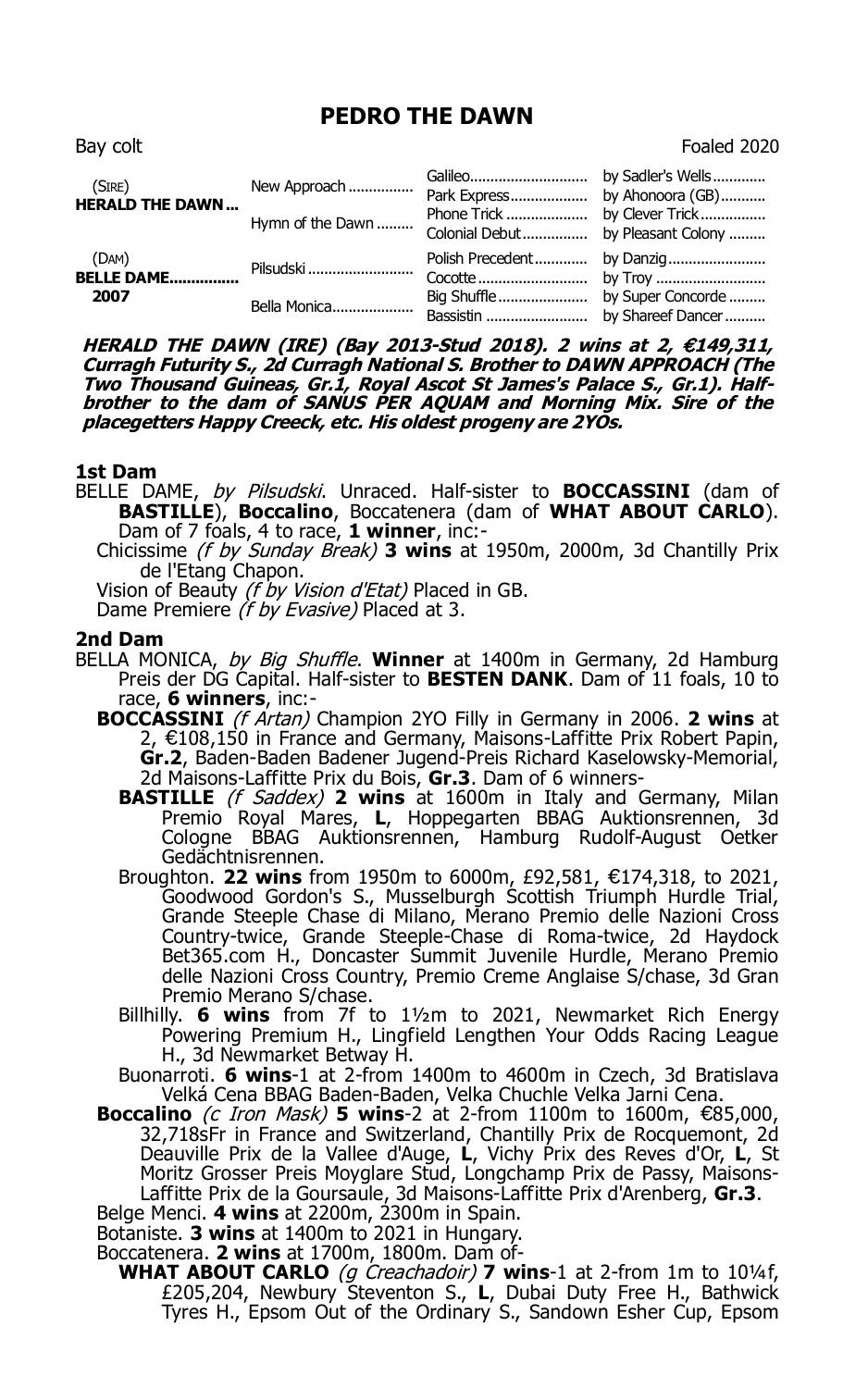Official Gatwick Parking S., 2d Ascot Buckhounds S., **L**, Goodwood Foundation S., **L**, Windsor Sun Bets on Twitter H., 3d Newbury John Porter S., **Gr.3**, Epsom Investec Wealth & Investment H., Investec Wealth & Investment S., City & Suburban S., Henry Dorling S., Newbury Don Deadman Memorial 2YO S.

Boccanegra. **Winner** at 1600m in Germany.

Bocca Bianca. Unplaced. Dam of-

Ridgeway. **2 wins** at 1¼m, 10¼f to 2021, Lingfield Download the Free at the Races App H.

### **3rd Dam**

- BASSISTIN, by Shareef Dancer. Unplaced. Half-sister to **BUENO**, **Brazzaville**, Bahia Blanca (dam of **BACCARA**), Bejaria (dam of **BERNARDON**, **BUDAI**, **BASALIOS**), Brava (dam of **SIMPLY BRAVE**). Dam of 10 foals, 9 to race, **6 winners**, inc:-
	- **BESTEN DANK** (g Platini) **9 wins** from 1600m to 2400m, €16,050, 148,400Dm. in Germany, Hoppegarten Robert Pferdmenges Rennen, **L**, 2d Frankfurt Henninger Trophy, Hamburg Prix Gala.
	- Bombini. **3 wins** at 1200m, 1400m in Germany, Baden-Baden Preis der Caracalla Therme, 3d Düsseldorf Scwarzkopf Rennen, Hamburg Preis der Hamburger Buchmacher Dietz & Co.

## **4th Dam**

- **BRIGIDA**, by Priamos. **4 wins** in Germany, Düsseldorf Schwarzgold Rennen, **Gr.3**. Three-quarter-sister to **Bibla**, half-sister to **Bunbury**. Dam of 10 foals, all raced, **9 winners**, inc:-
	- **BUENO** (c Lombard) **6 wins**-1 at 2-from 1200m to 2400m, 119,020Dm. in Germany, Preis des Casino Baden-Baden, **L**, Munich Allianz Pokal, **L**, 2d Preis der Stadtsparkasse Mulheim, **L**, 3d Baden-Baden Schwarzwald Rennen, **L**. Sire.
	- **Brazzaville** (f Windwurf) **Winner** at 2 in Germany, 3d Mülheim Berberis Rennen, **L**. Producer.
	- Bahia Blanca. **3 wins**-1 at 2-at 1350m, 1600m in Germany, 4th Düsseldorf Schwarzgold Rennen, **Gr.2**. Dam of 4 winners-
		- **BACCARA** (f Night Shift) **6 wins**-2 at 2-from 1300m to 1600m, 161,200Dm. in Germany, Hoppegarten Preis der Berliner BMW Vertragspartner, **L**, 3d Düsseldorfer Stutenpreis, **L**. Producer.
	- Bejaria. **2 wins** at 1500m, 1600m in Germany. Dam of 10 winners-
		- **BERNARDON** (g Suave Dancer) **12 wins**-2 at 2-from 1200m to 3400m, £42,449, 488,500Dm. in GB and Germany, Cologne Grosse Europcar Meile, Gr.2, Baden-Baden Oettingen Rennen, Gr.3, Cologne Kolner Fruhjahrs Meile, **L**, Düsseldorf Preis der Dreijahrigen, **L**, 2d Baden-Baden Laurent Perrier Meile, **Gr.3**, Cologne Jaguar Meile, **Gr.3**, 3d Hoppegarten Berlin Brandenburg Trophy, **Gr.2**, Baden-Baden Emirates Meile, **Gr.3**.
			- **BUDAI** (g Dai Jin) **5 wins** at 2000m, 2100m, €126,800, A\$45,020 in France and Germany, Baden-Baden Preis der Sparkassen Finanzgruppe, **Gr.3**, Grand Prix de Compiegne, **L**, 2d Longchamp Prix Dollar, **Gr.2**, Deauville Prix Gontaut-Biron, **Gr.3**.
			- **BASALIOS** (c Sternkönig) 4 wins-1 at 2-from 1400m to 1600m in France and Germany, Hoppegarten Fruhjahrszuchtpreis der Dreijahrigen, **L**, Longchamp Prix de Saint-Nicolas.
			- Bellacoola. **Winner** at 1400m in Germany. Dam of 8 winners-
			- **BELCARRA** (f Estidhkaar) **2 wins**-1 at 2-at 1400m, 1600m to 2021 in Germany, Cologne Schwarzgold Rennen, **Gr.3**, Hannover Sea the Moon Rennen, **L**, 3d Düsseldorf German One Thousand Guineas, **Gr.2**.
	- Brava. **2 wins**-1 at 2-at 1400m, 1800m in Germany. Dam of 7 winners-
	- **SIMPLY BRAVE** (g El Baba) 10 wins, Louisiana Downs Grady Madden Memorial S., **L**.

Bold Lady. **2 wins** at 1600m in Germany. Dam of 2 winners-

- Banca. **Winner** at 1600m in Germany. Dam of 2 winners-
	- Bankula. **6 wins** from 1600m to 2050m in Germany. Dam of 4 winners-Bella Estella. **Winner** at 1600m in Germany. Dam of 3 winners-